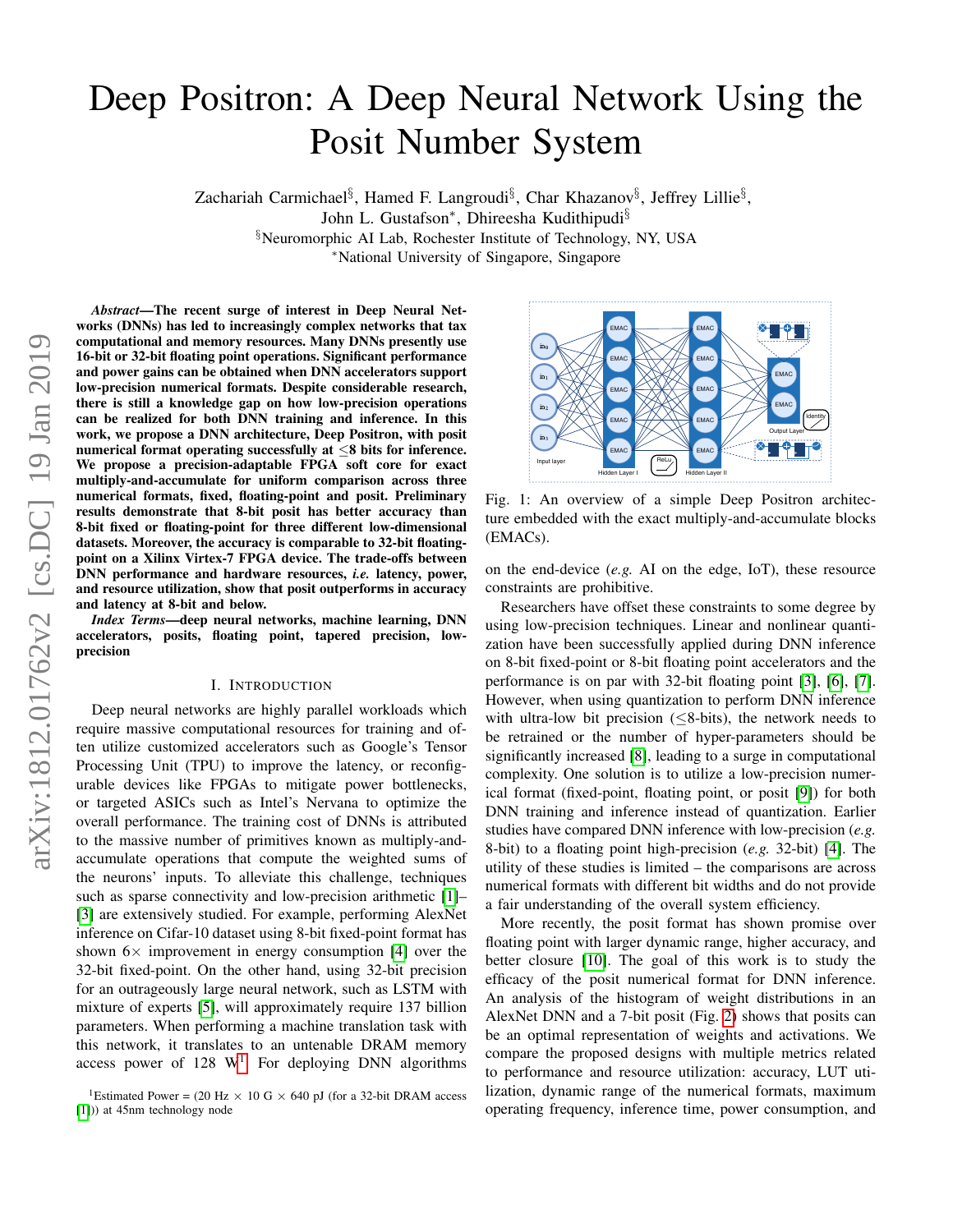<span id="page-1-0"></span>

Fig. 2: (a) 7-bit posit ( $es = 0$ ) and (b) AlexNet weight distributions. Both show heavy clustering in [-1,1] range.

energy-delay-product.

This paper makes the following contributions:

- We propose an exact multiply and accumulate (EMAC) algorithm for accelerating ultra-low precision  $(\leq 8$ -bit) DNNs with the posit numerical format. We compare EMACs for three numerical formats, posit, fixed-point, and floating point, in sub 8-bit precision.
- We propose the Deep Positron architecture that employs the EMACs and study the resource utilization and energydelay-product.
- We show preliminary results that posit is a natural fit for sub 8-bit precision DNN inference.
- We conduct experiments on the Deep Positron architecture for multiple low-dimensional datasets and show that 8-bit posits achieve better performance than 8-bit fixed or floating point and similar accuracies as the 32-bit floating point counterparts.

### II. BACKGROUND

### *A. Deep Neural Networks*

Deep neural networks are biologically-inspired predictive models that learn features and relationships from a corpus of examples. The topology of these networks is a sequence of layers, each containing a set of simulated neurons. A neuron computes a weighted sum of its inputs and produces a nonlinear *activation function* of that sum. The connectivity between layers can vary, but in general, it has feed-forward connections between layers. These connections each have an associated numerical value, known as a *weight*, that indicates the connection strength. To discern correctness of a given network's predictions in a supervised environment, a *cost function* computes how wrong a prediction is compared to the truth. The partial derivatives of each weight with respect to the cost are used to update network parameters through backpropagation, ultimately minimizing the cost function.

Traditionally 32-bit floating point arithmetic is used for DNN inference. However, the IEEE standard floating point representation is designed for a very broad dynamic range; even 32-bit floating point numbers have a huge dynamic range of over 80 orders of magnitude, far larger than needed for DNNs. While very small values can be important, very large values are not, therefore the design of the numbers creates low information-per-bit based on Shannon maximum entropy [\[11\]](#page-5-9). Attempts to address this by crafting a fixed-point representation for DNN weights quickly runs up against the *quantization error*.

The 16-bit (half-precision) form of IEEE floating point, used by Nvidia's accelerators for DNN, reveals the shortcomings of the format: complicated exception cases, gradual underflow, prolific NaN bit patterns, and redundant representations of zero. It is not the representation to design from first principles for a DNN workload. A more recent format, *posit arithmetic*, provides a natural fit to the demands of DNNs both for training and inference.

### *B. Posit Number System*

The posit number system, a Type III unum, was proposed to improve upon many of the shortcomings of IEEE-754 floatingpoint arithmetic and to address complaints about the costs of managing the variable size of Type I unums [\[10\]](#page-5-8). (Type II unums are also of fixed size, but require look-up tables that limits their precision [\[12\]](#page-5-10).) Posit format provides better dynamic range, accuracy, and consistency between machines than floating point. A posit number is parametrized by  $n$ , the total number of bits, and es, the number of exponent bits. The primary difference between a posit and floating-point number representation is the posit *regime* field, which has a dynamic width like that of a unary number; the regime is a run-length encoded signed value that can be interpreted as in Table [I.](#page-1-1)

TABLE I: Regime Interpretation

<span id="page-1-1"></span>

| Binary       | $1001$ $01$ $110$ $1110$ |  |  |
|--------------|--------------------------|--|--|
| Regime $(k)$ |                          |  |  |

Two values in the system are reserved: 10...0 represents "Not a Real" which includes infinity and all other exception root a real which includes infinity and all other exception cases like  $0/0$  and  $\sqrt{-1}$ , and 00...0 represents zero. The full binary representation of a posit number is shown in [\(1\)](#page-1-2).

<span id="page-1-2"></span>

| Sign                                                                                                                                                                                         | Regime | Exponent, if any | Mantissa, if any |
|----------------------------------------------------------------------------------------------------------------------------------------------------------------------------------------------|--------|------------------|------------------|
| <i>S</i> $\overline{r} \overline{r} \dots \overline{r} \overline{r} \overline{e_1} \overline{e_2} \overline{e_3} \dots \overline{e_{es}} \overline{f_1} \overline{f_2} \overline{f_3} \dots$ | (1)    |                  |                  |
| <i>n</i> Bits                                                                                                                                                                                |        |                  |                  |

For a positive posit in such format, the numerical value it represents is given by [\(2\)](#page-1-3)

<span id="page-1-3"></span>
$$
(-1)^s \times \left(2^{2^{es}}\right)^k \times 2^e \times 1.f \tag{2}
$$

where  $k$  is the regime value,  $e$  is the unsigned exponent (if  $es > 0$ ), and f comprises the remaining bits of the number. If the posit is negative, the 2's complement is taken before using the above decoding. See [\[10\]](#page-5-8) for more detailed and complete information on the posit format.

### III. METHODOLOGY

# *A. Exact Multiply-and-Accumulate (EMAC)*

The fundamental computation within a DNN is the multiplyand-accumulate (MAC) operation. Each neuron within a network is equivalent to a MAC unit in that it performs a weighted sum of its inputs. This operation is ubiquitous across many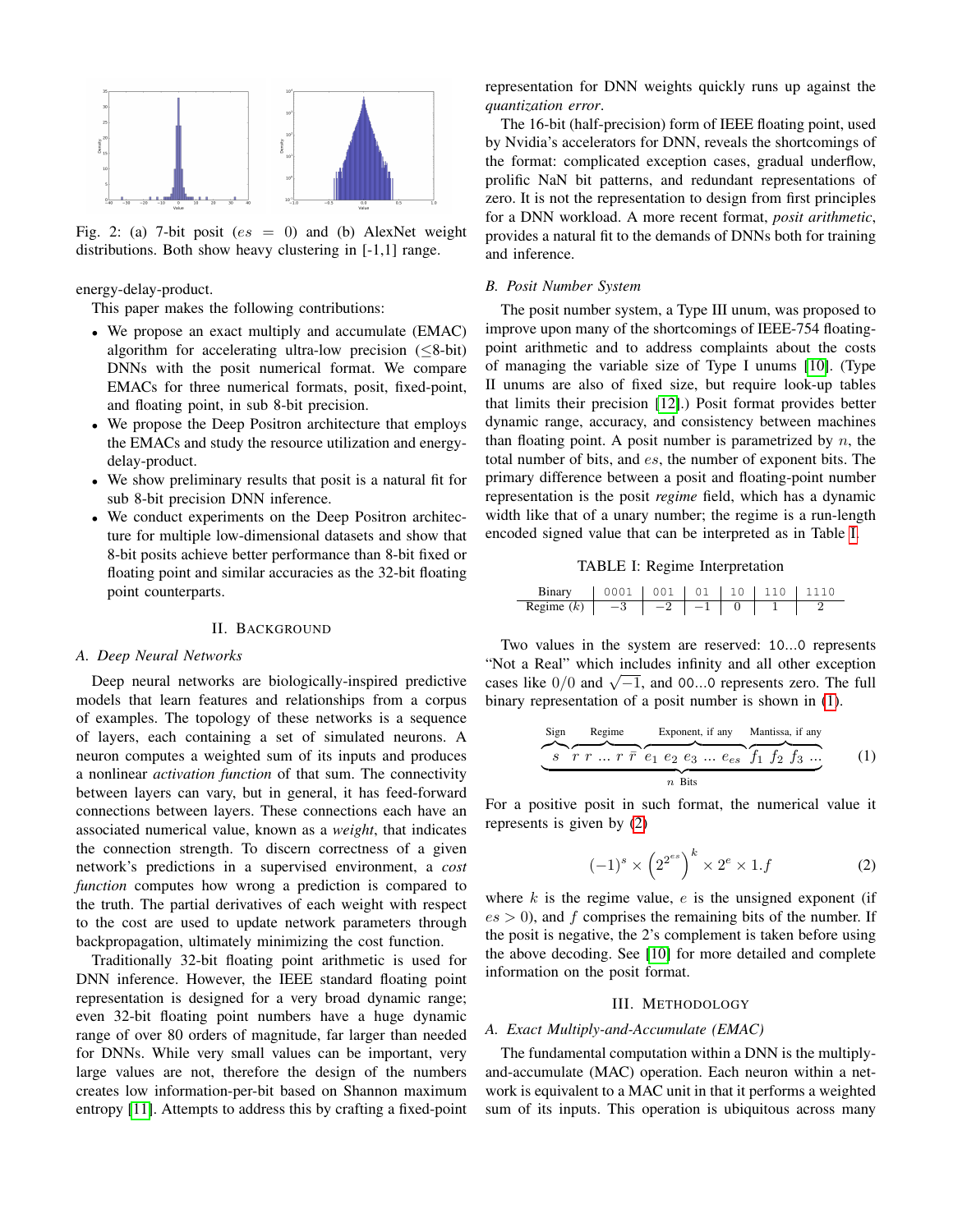DNN implementations, however, the operation is usually inexact, *i.e.* limited precision, truncation, or premature rounding in the underlying hardware yields inaccurate results. The EMAC performs the same computation but allocates sufficient padding for digital signals to emulate arbitrary precision. Rounding or truncation within an EMAC unit is delayed until every product has been accumulated, thus producing a result with minimal local error. This minimization of error is especially important when EMAC units are coupled with low-precision data.

In all EMAC units we implement, a number's format is arbitrary as its representation is ultimately converted to fixed-point, which allows for natural accumulation. Given the constraint of low-precision data, we propose to use a variant of the Kulisch accumulator [\[13\]](#page-5-11). In this architecture, a wide register accumulates fixed-point values shifted by an exponential parameter, if applicable, and delays rounding to a post-summation stage. The width of such an accumulator for  $k$  multiplications can be computed using  $(3)$ 

<span id="page-2-0"></span>
$$
w_a = \lceil \log_2(k) \rceil + 2 \times \left\lceil \log_2\left(\frac{max}{min}\right) \right\rceil + 2 \tag{3}
$$

where  $max$  and  $min$  are the maximum and minimum values for a number format, respectively. To improve the maximum operating frequency via pipelining, a D flip-flop separates the multiplication and accumulation stages. The architecture easily allows for the incorporation of a bias term – the accumulator D flip-flop can be reset to the fixed-point representation of the bias so products accumulate on top of it. To further improve accuracy, the *round to nearest* and *round half to even* scheme is employed for the floating point and posit formats. This is the recommended IEEE-754 rounding method and the posit standard.

### *B. Fixed-point EMAC*

The fixed-point EMAC, shown in Fig. [3,](#page-2-1) accumulates the products of  $k$  multiplications and allocates a sufficient range of bits to compute the exact result before truncation. A weight, bias, and activation, each with q fraction bits and  $n-q$  integer bits, are the unit inputs. The unnormalized multiplicative result is kept as  $2n$  bits to preserve exact precision. The products are accumulated over k clock cycles with the integer adder and D flip-flop combination. The sum of products is then shifted right by q bits and truncated to  $n$  bits, ensuring to clip at the maximum magnitude if applicable.

<span id="page-2-1"></span>

Fig. 3: A precision-adaptable (DNN weights and activation) FPGA soft core for fixed-point exact multiply-and-accumulate operation.

<span id="page-2-2"></span>

Fig. 4: A precision-adaptable (DNN weights and activation) FPGA soft core for the floating-point exact multiply-andaccumulate operation.

### *C. Floating Point EMAC*

The floating point EMAC, shown in Fig. [4,](#page-2-2) also computes the EMAC operation for  $k$  pairs of inputs. We do not consider "Not a Number" or the " $\pm$  Infinity" as inputs don't have these values and the EMAC does not overflow to infinity. Notably, it uses a fixed-point conversion before accumulation to preserve precision of the result. Inputs to the EMAC have a single signed bit,  $w_e$  exponent bits, and  $w_f$  fraction bits. Subnormal detection at the inputs appropriately sets the hidden bits and adjusts the exponent. This EMAC scales exponentially with  $w_e$ as it's the dominant parameter in computing  $w_a$ . To convert floating point products to a fixed-point representation, mantissas are converted to 2's complement based on the sign of the product and shifted to the appropriate location in the register based on the product exponent. After accumulation, inverse 2's complement is applied based on the sign of the sum. If the result is detected to be subnormal, the exponent is accordingly set to '0'. The extracted value from the accumulator is clipped at the maximum magnitude if applicable.

The relevant characteristics of a float number are computed as follows.

$$
bias = 2^{w_e - 1} - 1
$$
  
\n
$$
exp_{max} = 2^{w_e} - 2
$$
  
\n
$$
max = 2^{exp_{max} - bias} \times (2 - 2^{-w_f})
$$
  
\n
$$
min = 2^{1 - bias} \times 2^{-w_f}
$$

<span id="page-2-3"></span>**Algorithm 1** Posit data extraction of *n*-bit input with  $es$ exponent bits

|     | 1: procedure $DecoDE(in)$                                                                                                  | $\triangleright$ Data extraction of in |
|-----|----------------------------------------------------------------------------------------------------------------------------|----------------------------------------|
| 2:  | $nzero \leftarrow  in$                                                                                                     | $\triangleright$ '1' if in is nonzero  |
| 3:  | $sign \leftarrow inf[n-1]$                                                                                                 | $\triangleright$ Extract sign          |
| 4:  | twos $\leftarrow (\lbrace n-1\lbrace \text{sign}\rbrace) \oplus \text{in}[n-2:0]) + \text{sign} \triangleright 2$ 's Comp. |                                        |
| 5:  | $rc \leftarrow twos[n-2]$                                                                                                  | $\triangleright$ Regime check          |
| 6:  | $inv \leftarrow \{n-1\{rc\}\}\oplus twos$                                                                                  | $\triangleright$ Invert 2's            |
| 7:  | $zc \leftarrow LZD(inv)$                                                                                                   | $\triangleright$ Count leading zeros   |
| 8:  | $\texttt{tmp} \leftarrow \texttt{twos}[n-4:0] \ll (\texttt{zc} - 1)$                                                       | $\triangleright$ Shift out regime      |
| 9:  | frac $\leftarrow$ {nzero, tmp[ $n-es-4:0$ ]}                                                                               | $\triangleright$ Extract fraction      |
| 10: | $\exp \leftarrow \text{tmp}[n-4:n-es-3]$                                                                                   | $\triangleright$ Extract exponent      |
| 11: | $reg \leftarrow rc$ ? zc-1:-zc                                                                                             | $\triangleright$ Select regime         |
| 12: | return sign, reg, exp, frac                                                                                                |                                        |
|     | 13: end procedure                                                                                                          |                                        |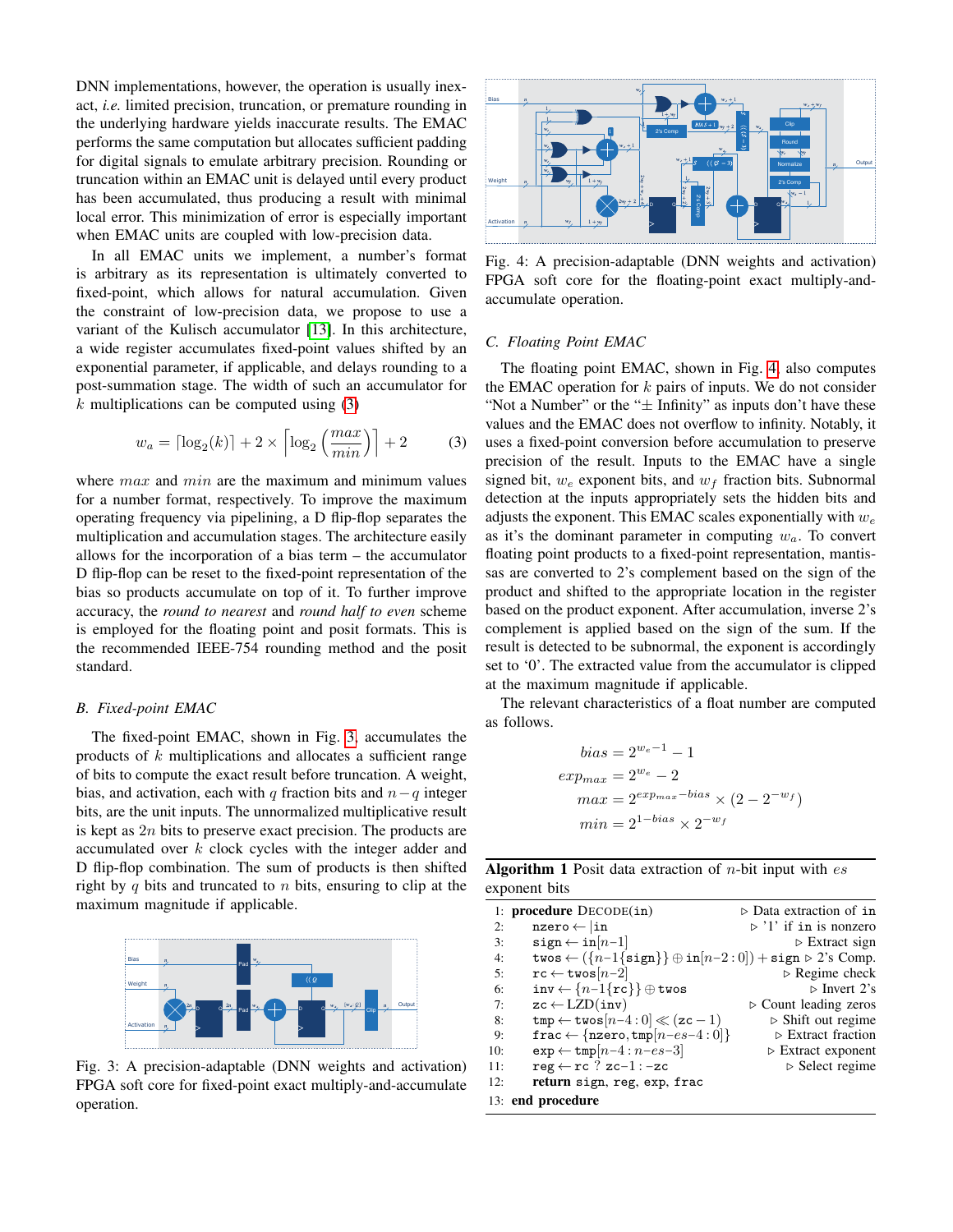<span id="page-3-0"></span>

Fig. 5: A precision-adaptable (DNN weights and activation) FPGA soft core for the posit exact multiply-and-accumulate operation.

### *D. Posit EMAC*

The posit EMAC, detailed in Fig. [5,](#page-3-0) computes the operation of  $k$  pairs of inputs. We do not consider "Not a Real" in this implementation as all inputs are expected to be real numbers and posits never overflow to infinity. Inputs to the EMAC are decoded in order to extract the sign, regime, exponent, and fraction. As the regime bit field is of dynamic size, this process is nontrivial. Algorithm [1](#page-2-3) describes the data extraction process. To mitigate needing both a leading ones detector (LOD) and leading zeros detector (LZD), we invert the two's complement of the input (line 5) so that the regime always begins with a '0'. The regime is accordingly adjusted using the regime check bit (line 11). After decoding inputs, multiplication and converting to fixed-point is performed similarly to that of floating point. Products are accumulated in a register, or quire in the posit literature, of width *qsize* as given by [\(4\)](#page-3-1).

$$
qsize = 2^{es+2} \times (n-2) + 2 + \lceil \log_2(k) \rceil, \ n \ge 3 \quad (4)
$$

To avoid using multiple shifters in fixed-point conversion, the scale factor  $\text{sf}_{\text{mult}}$  is biased by  $bias = 2^{es+1} \times (n-2)$  such that its minimum value becomes 0. After accumulation, the scale factor is unbiased by *bias* before entering the convergent rounding and encoding stage. Algorithm [2](#page-3-2) gives the procedure for carrying out these operations.

<span id="page-3-2"></span>**Algorithm 2** Posit EMAC operation for  $n$ -bit inputs each with *es* exponent bits

|    | 1: procedure POSITEMAC(weight, activation)                    |                                       |  |  |  |
|----|---------------------------------------------------------------|---------------------------------------|--|--|--|
| 2: | $sign_w, reg_w, exp_w, frac_w \leftarrow DECODE(weight)$      |                                       |  |  |  |
| 3: | $sign_a, reg_a, exp_a, frac_a \leftarrow DECODE(activation)$  |                                       |  |  |  |
| 4: | $\texttt{sf}_v \leftarrow \{\texttt{reg}_v, \texttt{exp}_v\}$ | $\triangleright$ Gather scale factors |  |  |  |
| 5: | $sf_a \leftarrow \{ \texttt{reg}_a, \texttt{exp}_a \}$        |                                       |  |  |  |
|    | <b>Multiplication</b>                                         |                                       |  |  |  |
| 6: | $sign_{mult} \leftarrow sign_w \oplus sign_a$                 |                                       |  |  |  |
| 7: | $frac_{mult} \leftarrow frac_{w} \times frac_{a}$             |                                       |  |  |  |

### 8:  $\text{ovf}_{\text{mult}} \leftarrow \text{frac}{{|\text{MSB}|}}$   $\triangleright$  Adjust for overflow 9:  $normfrac_{mult} \leftarrow frac_{mult} \gg ovf_{mult}$ 10:  $\mathbf{sf}_{\text{mult}} \leftarrow \mathbf{sf}_{\text{w}} + \mathbf{sf}_{\text{a}} + \text{ovf}_{\text{mult}}$

# Accumulation

- 11:  ${\tt frac_{mult}} \leftarrow \mathtt{sign}_{mult}$  ?  $-{\tt frac_{mult}}: {\tt frac_{mult}}$
- 

```
12: \mathbf{sf_{biased}} \leftarrow \mathbf{sf_{mult}} + bias \Rightarrow \text{Bias the scale factor}<br>
13: \mathbf{fracs_{fixed}} \leftarrow \mathbf{fracs_{mult}} \ll \mathbf{sf_{biased}} \Rightarrow \text{Shift to fixed}13: fracs<sub>fixed</sub> ← fracs<sub>mult</sub> \ll sf<sub>biased</sub> \triangleright Shift to fixed . \downarrow 4: sum<sub>quire</sub> \downarrow fracs<sub>fixed</sub> + sum<sub>quire</sub> \downarrow Accumulate
```
14:  $sum_{\text{quire}} \leftarrow frac{S_{fixed}} + sum_{\text{quire}}$ 

#### Fraction & SF Extraction

```
15: \texttt{sign}_{\text{quire}} \leftarrow \text{sum}_{\text{quire}} [\text{MSB}]<br>16: \text{mag}_{\text{ourre}} \leftarrow \text{sign}_{\text{ourre}} ? - \varepsilon
```
16: mag<sub>quire</sub> ← sign<sub>quire</sub> ? –sum<sub>quire</sub> : sum<sub>quire</sub> : 7 = 17: zc ← LZD(mag<sub>quire</sub>)

 $\verb|zc| \leftarrow \verb|LZD(mag_{\text{quire}})$ 

- 18: fracquire ← magquire $[2 \times (n-2-es)-1+$ zc : zc]
- 19:  $\mathbf{sf}_{\text{quire}} \leftarrow \mathbf{zc}-bias$

### Convergent Rounding & Encoding

```
20: \texttt{nzero} \leftarrow |\texttt{frac}_{\text{quire}}|<br>21: \texttt{sign}_{\text{sf}} \leftarrow \texttt{sf}_{\text{mine}}| \texttt{MS}\texttt{sign}_{\text{sf}} \leftarrow \texttt{sf}_{\text{quire}}[\texttt{MSB}]22: \exp \leftarrow s f_{\text{quire}}[es-1:0] \triangleright Unpack scale factor
23: reg_{tmp} \leftarrow sf_{quire}[MSB-1:es]<br>24: reg \leftarrow sign_{sf} ? - reg_{tmp}:rereg \leftarrow sign_{sf} ? -reg<sub>tmp</sub> : reg<sub>tmp</sub>
25: \text{ovf}_{\text{reg}} \leftarrow \text{reg}[\text{MSB}] \quad \triangleright \text{Check for overflow}<br>
26: \quad \text{reg}_{\text{f}} \leftarrow \text{ovf}_{\text{reg}} ? \{ \{ [\log_2(n)] - 2\{1\} \}, 0 \} : \text{reg}26: \mathbf{reg_f} \leftarrow \mathsf{ovf_{reg}} ? \left\{ \left\{ \lceil \log_2(n) \rceil{-}2\{1\} \right\} \right) , \mathsf{0} \right\} : \mathbf{reg}27: \exp_f \leftarrow (\text{ovf}_{reg} | \sim \text{nzero} | (\&reg_f))? \{es\{0\}\}\text{: } \exp28: \text{tmp1} \leftarrow \{ \text{nzero}, 0, \text{exp}_{f}, \text{frac}_{\text{quire}}[\text{MSB}-1:0],{n-1{0}}\}29: tmp2 \leftarrow \{0, nzero, exp_f, frac_{quire}[MSB-1:0],{n-1{0}}}}
30: \text{ovf}_{\text{regf}} \leftarrow \& \text{reg}_{f}31: if ovf_{\text{regf}} then
32: \text{shift}_{\text{neg}} \leftarrow \text{reg}_{\text{f}} - 233: \text{shift}_{pos} \leftarrow \text{reg}_{f} - 134: else
35: \text{shift}_{\text{neg}} \leftarrow \text{reg}_{f} - 1<br>36: \text{shift}_{\text{nos}} \leftarrow \text{reg}_{f}\texttt{shift}_\texttt{pos} \leftarrow \texttt{reg}_\texttt{f}37: end if
38: \text{tmp} \leftarrow \text{sign}_{\text{sf}}? \text{tmp2} \gg \text{shift}_{\text{neg}}: \text{tmp1} \gg \text{shift}_{\text{pos}}39: lsb,guard ← tmp[MSB-(n-2): MSB-(n-1)]<br>40: round ← ~ (ovf<sub>res</sub> |ovf<sub>res</sub>) ?
               round \leftarrow \sim (ovf_{reg}|ovf_{reg}) ?
                                                 ( guard & (lsb | (|tmp[MSB−n : 0])) ) : 0
41: result_{tmp} \leftarrow tmp(MSB : MSB-n+1] + round42: result ← sign<sub>quire</sub> ? -result<sub>tmp</sub> : result<sub>tmp</sub>
43: return result
44: end procedure
```
The relevant characteristics of a posit number are computed as follows.

> $used = 2^{2^{es}}$  $max = used^{n-2}$  $min = used^{-n+2}$

# *E. Deep Positron*

We assemble a custom DNN architecture that is parametrized by data width, data type, and DNN hyperparameters (*e.g.* number of layers, neurons per layer, *etc.*), as shown in Fig. [1.](#page-0-1) Each layer contains dedicated EMAC units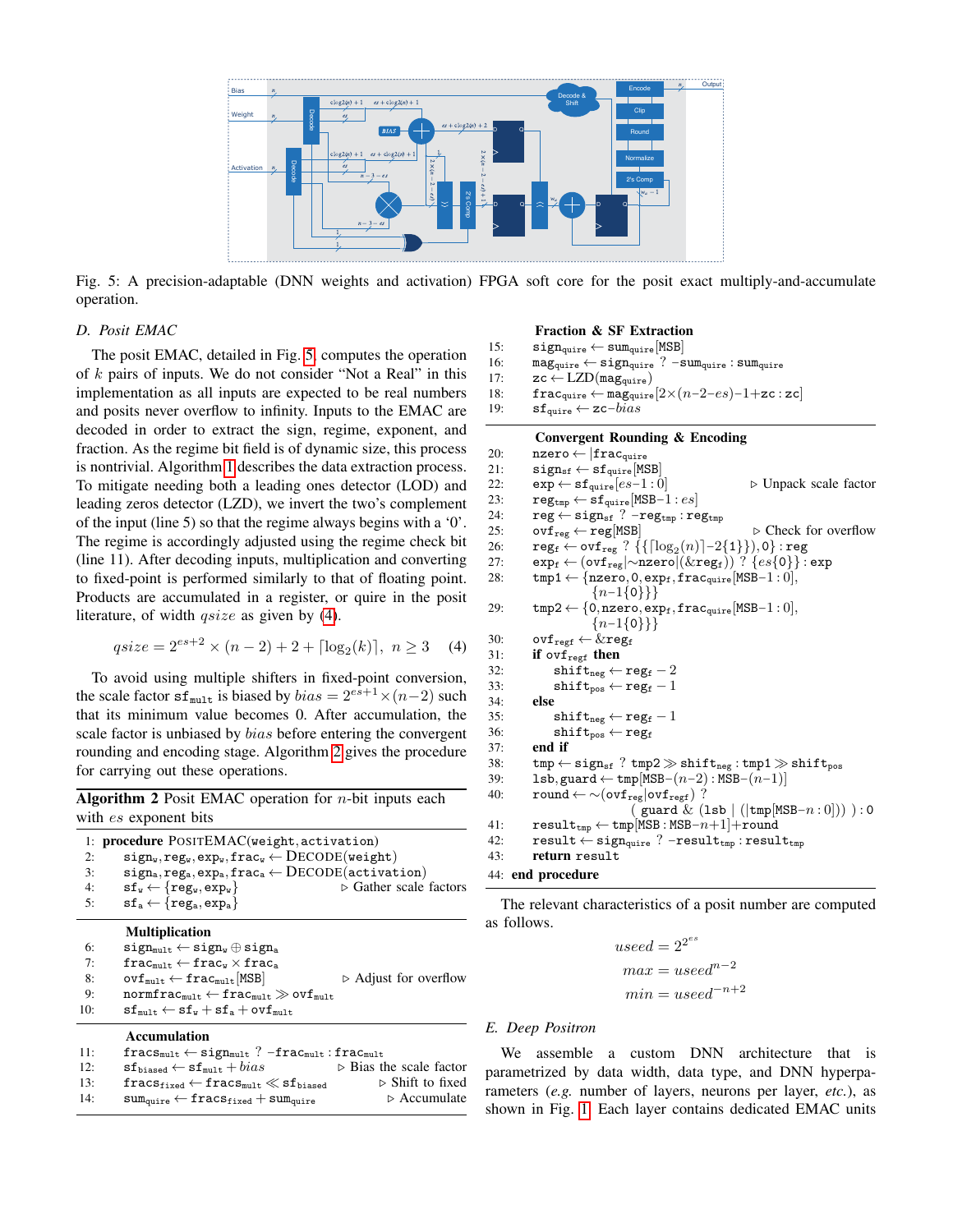with local memory blocks for weights and biases. Storing DNN parameters in this manner minimizes latency by avoiding off-chip memory accesses. The compute cycle of each layer is triggered when its directly preceding layer has terminated computation for an input. This flow performs inference in a parallel streaming fashion. The ReLU activation is used throughout the network, except for the affine readout layer. A main control unit controls the flow of input data and activations throughout the network using a finite state machine.

### IV. EXPERIMENTAL RESULTS

# *A. EMAC Analysis and Comparison*

We compare the hardware implications across three numerical format parameters that each EMAC has on a Virtex-7 FPGA (xc7vx485t-2ffg1761c). Synthesis results are obtained through Vivado 2017.2 and optimized for latency by targeting the on-chip DSP48 slices. Our preliminary results indicate that the posit EMAC is competitive with the floating point EMAC in terms of energy and latency. At lower values of  $n \leq 7$ , the posit number system has higher dynamic range as emphasized by [\[10\]](#page-5-8). We compute dynamic range as  $\log_{10} \left( \frac{max}{min} \right)$ . While neither the floating point or posit EMACs can compete with the energy-delay-product (EDP) of fixed-point, they both are able to offer significantly higher dynamic range for the same values of  $n$ . Furthermore, the EDPs of the floating point and posit EMACs are similar.

<span id="page-4-0"></span>

<span id="page-4-1"></span>Fig. 6: Dynamic Range vs. Maximum Operating Frequency (Hz) for the EMACs implemented on Xilinx Virtex-7 FPGA.



Fig. 7:  $n$  vs. energy-delay-product for the EMACs implemented on Xilinx Virtex-7 FPGA.

Fig. [6](#page-4-0) shows the synthesis results for the dynamic range of each format against maximum operating frequency. As expected, the fixed-point EMAC achieves the lowest datapath latencies as it has no exponential parameter, thus a narrower

accumulator. In general, the posit EMAC can operate at a higher frequency for a given dynamic range than the floating point EMAC. Fig. [7](#page-4-1) shows the EDP across different bit-widths and as expected fixed-point outperforms for all bit-widths.

<span id="page-4-2"></span>The LUT utilization results against numerical precision  $n$ are shown in Fig. [8,](#page-4-2) where posit generally consumes a higher amount of resources. This limitation can be attributed to the more involved decoding and encoding of inputs and outputs.



Fig. 8: *n* vs. LUT Utilization for the EMACs implemented on Xilinx Virtex-7 FPGA.

### *B. Deep Positron Performance*

We compare the performance of Deep Positron on three datasets and all possible combinations of [5,8] bit-widths for the three numerical formats. Posit performs uniformly well across all the three datasets for 8-bit precision, shown in Table [II,](#page-4-3) and has similar accuracy as fixed-point and float in sub 8-bit. Best results are when posit has  $es \in \{0,2\}$ and floating point has  $w_e \in \{3, 4\}$ . As expected, the best performance drops sub 8-bit by [0-4.21]% compared to 32 bit floating-point. In all experiments, the posit format either outperforms or matches the performance of floating and fixedpoint. Additionally, with 24 fewer bits, posit matches the performance of 32-bit floating point on the Iris classification task.

<span id="page-4-4"></span>Fig. [9](#page-4-4) shows the lowest accuracy degradation per bit width against EDP. The results indicate posits achieve better performance compared to the floating and fixed-point formats at a moderate cost.



Fig. 9: Average accuracy degradation vs. energy-delay-product for the EMACs implemented on Xilinx Virtex-7 FPGA. Numbers correspond with the bit-width of a numerical format.

<span id="page-4-3"></span>TABLE II: Deep Positron performance on low-dimensional datasets with 8-bit EMACs.

|                              |                |        | Accuracy       |             |              |
|------------------------------|----------------|--------|----------------|-------------|--------------|
| Dataset                      | Inference size | Posit  | Floating-point | Fixed-point | 32-bit Float |
| Wisconsin Breast Cancer [14] | 190            | 85.89% | 77.4%          | 57.8%       | 90.1%        |
| Iris $[15]$                  |                | 98%    | 96%            | 92%         | 98%          |
| Mushroom [16]                | 2708           | 96.4%  | 96.4%          | 95.9%       | 96.8%        |